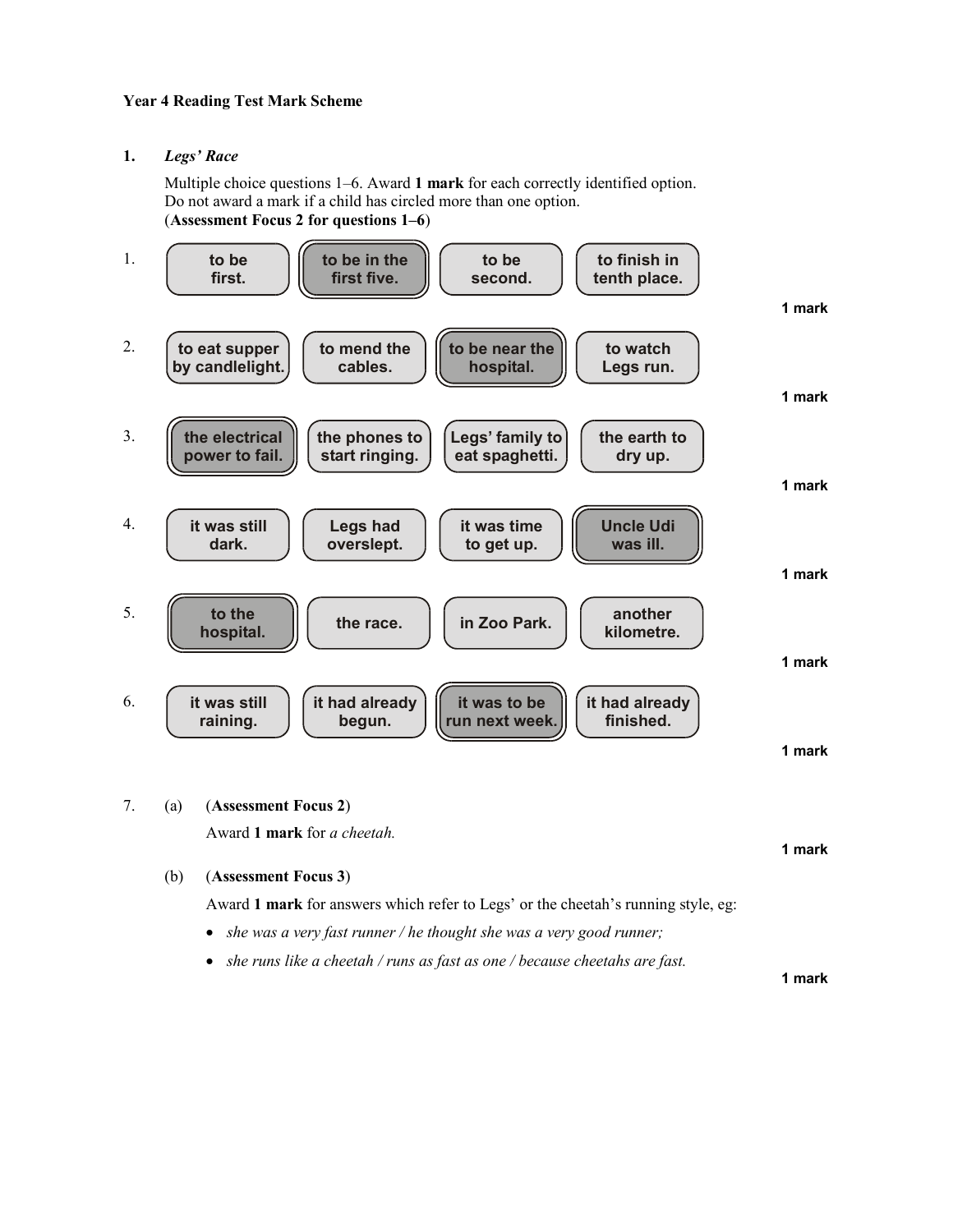# 8. (Assessment Focus 3)

 Award 2 marks for a developed explanation, referring to Uncle Udi's size, laziness or ill-health, eg:

- he was too large and would not keep up with Legs;
- he was lazy and Legs would have to wait for him;
- Uncle Udi wasn't fit for running because he was large and short of breath;
- he might become ill if he ran with Legs;
- his heart was weak and so his legs would be too;
- because Uncle Udi was a slow runner and Legs was fast (inferred from Uncle Udi's health).

 Award 1 mark for answers referring to his size, laziness or ill-health but with no explanation, eg:

• he was too large / he was short of breath / he was lazy / his heart was not healthy.

#### Do not accept :

any references to Legs' dream, eg:

• because he trips her up;

any references to illustrations, eg:

• Uncle Udi's walking stick;

any references to later events in the story, eg:

• Uncle Udi's in a wheelchair / has had a heart attack.

# 9. (Assessment Focus 5)

Award 1 mark for reference to the speed with which Legs dressed, eg:

- she got dressed as quickly as possible;
- she rushed / hurried.

# Do not accept:

• she was panicky / worried about her uncle.

1 mark

up to 2 marks

## 10. (Assessment Focus 2)

Award 1 mark for *a running shoe / trainer* or any other term used to mean a trainer, eg: *pumps*.

# Do not accept:

 $\bullet$  a shoe.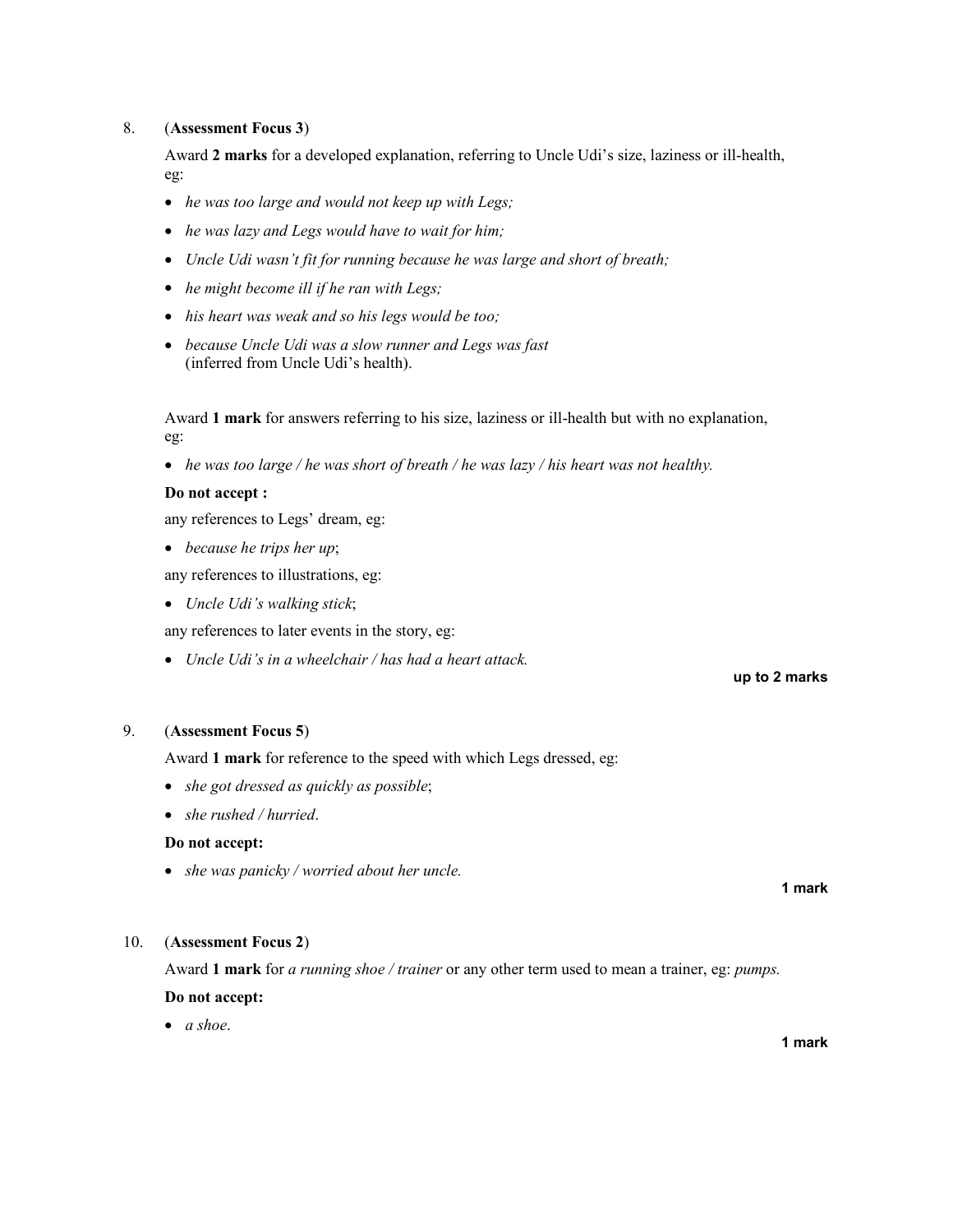# 11. (Assessment Focus 5)

Award 1 mark for each of the following (up to a maximum of 2 marks):

- she put on her running clothes;
- she ran out into the coming dawn;
- steady pace;
- cheetah stride;
- $\bullet$  it was the same distance as the race / it was 1km;
- her heart drummed four beats to a stride;
- she increased her pace at the end like reaching the finish line.

#### up to 2 marks

## 12. (Assessment Focus 3)

Award 1 mark for each full reason (up to a maximum of 2 marks):

- she thinks she will miss the race / would not get there in time;
- Uncle Udi won't be able to see her run;
- she is worried about her uncle (including him dying);
- she is worried she will be too tired to run the race.

up to 2 marks

## 13. (Assessment focus 6)

Award 1 mark for either explaining the effect on the reader or showing an understanding of Legs' thought processes, eg:

- it makes you hurry as well as Legs / it shows you that it is going to take a long time for Legs to get help / a way of showing you how many things she had to do / to make it sound like she's panicking;
- Legs is thinking ahead / listing the things she had to do  $/$  Legs has lots of worries going round in her head.

#### Do not accept:

- she might / will be late for the race;
- to show she is thinking.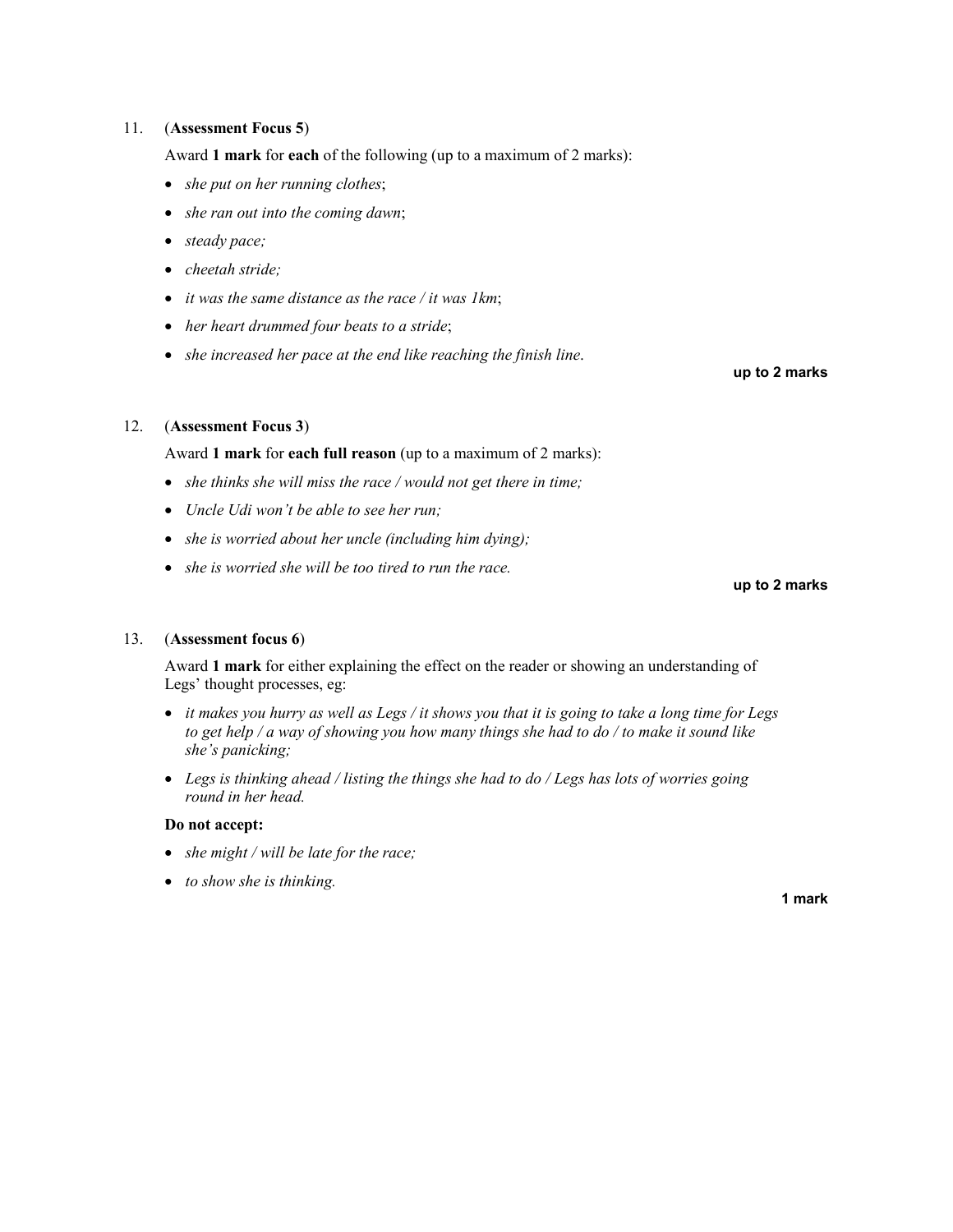### 14. (Assessment Focus 5)

Award 1 mark for answers referring to the fact that Legs is breathless, eg:

- she is out of breath / she is panting;
- she has run a long way and is finding it difficult to breathe;
- she is tired / it sounds like she has run to the hospital;
- she is speaking in a rush / a hurry (where hurry is used to describe the manner of speaking, not the finding of help).

#### Do not accept:

any answers referring to how Legs was feeling, eg:

• she is worried / wants to get help quickly.

#### 15. (Assessment Focus 3)

Award 1 mark for answers referring to Legs' impatience about time running out, eg:

- she wanted Uncle Udi to have help as soon as possible;
- she thinks time is running out;
- she wanted the nurse to speed up;
- she is worried about the race and it was like Uncle Udi's heart and the clock in the race / stress building in her head;
- she didn't want to be late for the race.

#### Do not accept:

simplistic answers referring to how Legs was feeling without any explanation, eg:

• she was worried.

any answers referring to the heart being like a clock, eg:

• her heart was like a clock.

#### 16. (Assessment Focus 3)

Award 1 mark for answers giving a reason for Legs' sense of relief, eg:

- "Phew I thought I was going to miss the race";
- she was tired from running to the hospital and would not have been able to do her best / would not have been able to race another kilometre;
- the race was to be held on another day instead.

### Do not accept:

• she had made it to the race / her uncle is well / disappointed that the race is not on.

1 mark

### 1 mark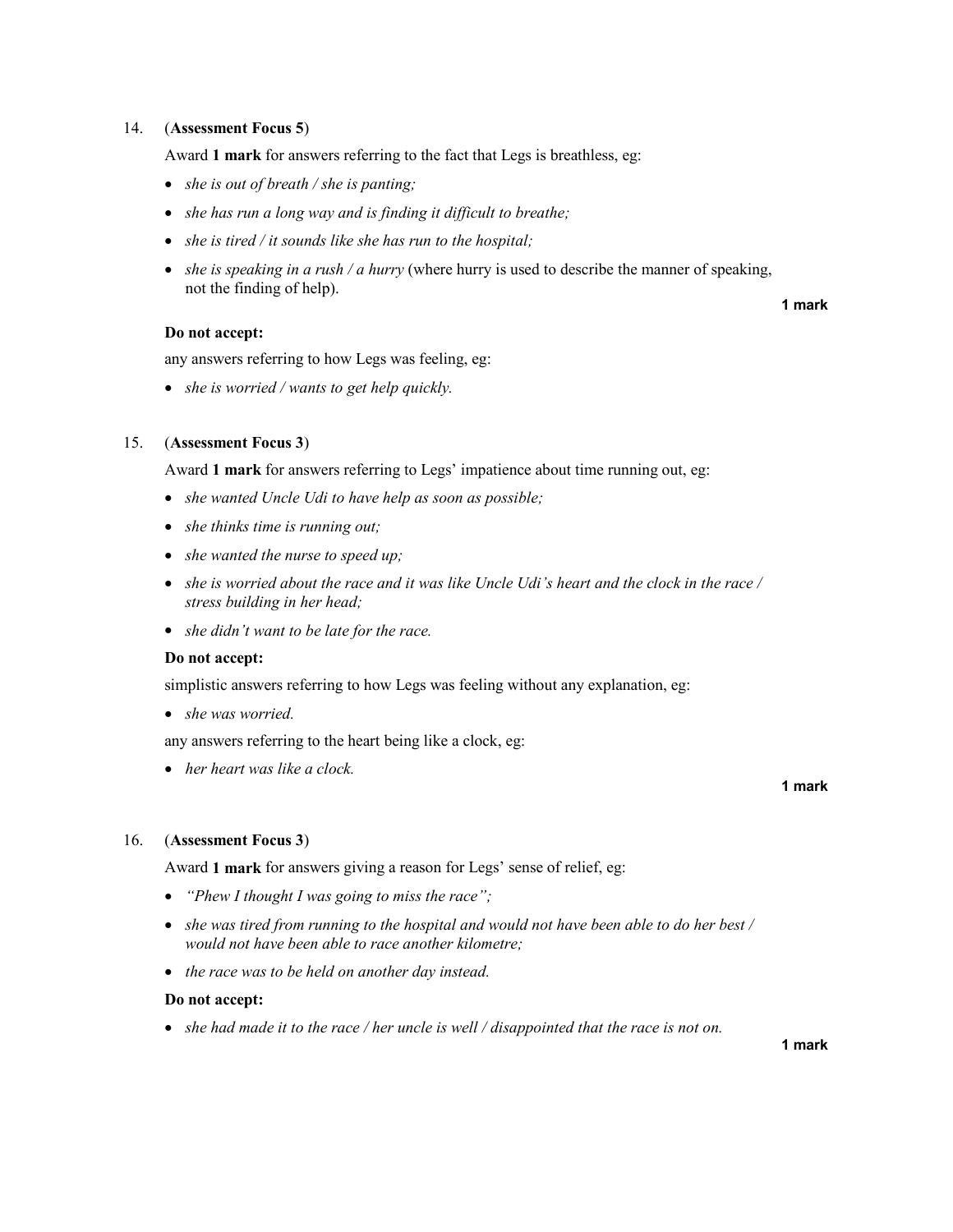### 17. (Assessment Focus 3)

 Award 1 mark for answers referring to why Legs did not think her uncle would be there, why she was pleased to see him, or referring back to relevant sections of the text, eg:

- he was in hospital / he was ill / he might have died;
- he was better / he was out of hospital / she didn't know he would be there;
- so he would cheer her on / Uncle Udi had kept his promise and was there to see her race.

#### Do not accept:

• he's in a wheelchair.

1 mark

# 18. (Assessment Focus 3)

Award 1 mark if the following two answers are ticked.

| He is proud of her running. |  |
|-----------------------------|--|
| He makes her spaghetti.     |  |
| He takes her to hospital.   |  |
| He comes to see her race.   |  |
| He mends the power lines.   |  |

1 mark

#### 19. (Assessment Focus 3)

Award 2 marks for matching all of the following correctly and 1 mark for correctly matching two or three (up to a maximum of 2 marks):



up to 2 marks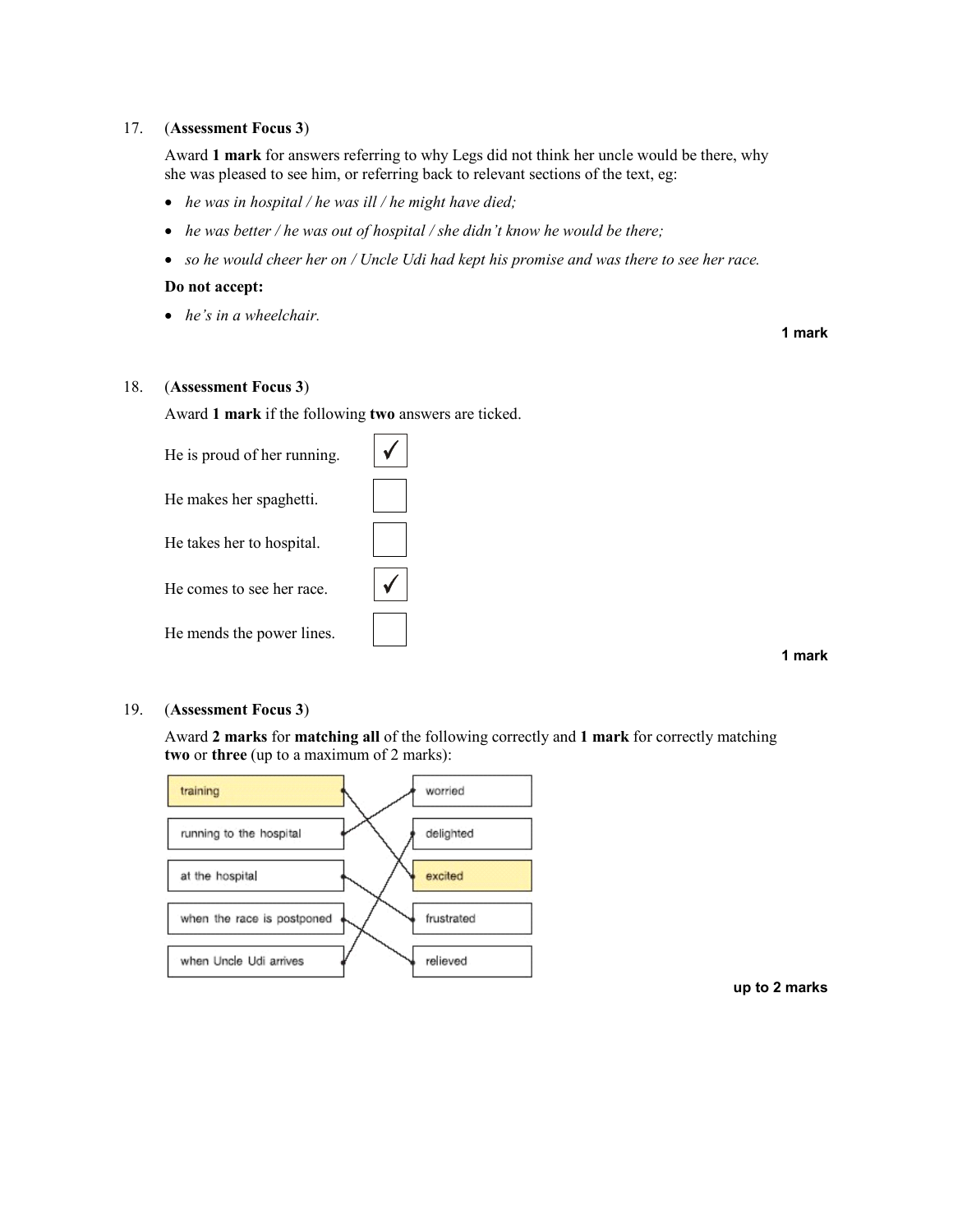## 20. (Assessment Focus 4)

Award 1 mark for each of the following (up to a maximum of 2 marks):

- Uncle Udi's presence / Uncle Udi is alright;
- Uncle Udi's chant / "Run...Legs...run" / "Run, Cheetah...run";
- the setting / Zoo Park;
- Legs' running / training;
- the finishing position / she wanted to be in the top five and she was second.

# Do not accept:

• in the race / she loved her uncle / Legs is happy / the same distance.

### up to 2 marks

# 21. (Assessment Focus 5)

Award 2 marks for answers recognising that the imagery creates pace / tension in the story, eg:

- *it shows how fast things are happening;*
- *it shows you she always has to hurry;*
- *it's a race against people and time*;
- to get in your mind time is running out;
- it shows you what is going on in Legs' mind;
- because he tells you the time and then says how they feel about it;
- to show you time is passing and she might not make it;
- it's sort of about time because she had to get to the finish line in time;
- Udi's heart is slow and Legs is thinking fast.

 Award 1 mark for answers referring to races which are not specifically linked to the race in the story, or for identifying what the imagery describes without commenting on the effect, eg:

- they're important in a race because you have to be fast / races have clocks to time you;
- Uncle Udi's heart beat like a clock / Legs' head beat like a clock.

up to 2 marks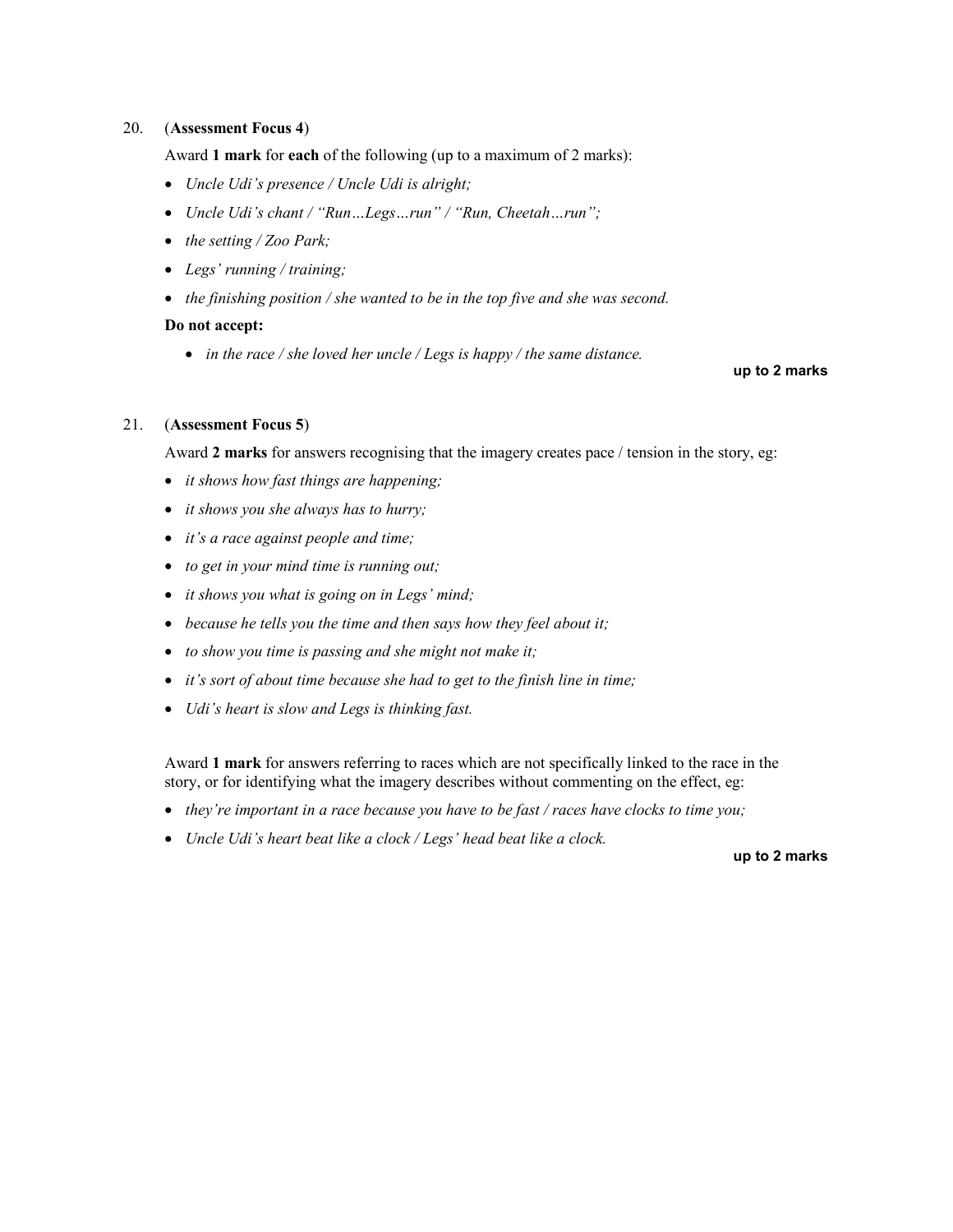### 22. (Assessment Focus 6)

If 'the race to the hospital' has been ticked:

 Award 1 mark for answers referring to the inclusion of more details about running or the element of suspense, eg:

- you find out how it feels to be running;
- I think the race to the hospital was more exciting because you hear lots about it unlike the race in Zoo Park;
- I was worried about if she could get to the hospital in time to help her uncle / it's a matter of life and death;
- I didn't know if she would she get there in time to help her uncle and run the race;
- I thought she might have missed the race.

# If 'the race in Zoo Park' has been ticked:

 Award 1 mark for answers explaining how the race was more exciting for the characters or showing some involvement with the text and a desire for Legs to do well in the race, eg:

- everyone was excited about the race but no one was happy about Uncle Udi going into hospital;
- the ending is exciting when she came in the first five;
- because I was hoping and hoping Legs would win the race.

1 mark

# 2. Feet First

1. (Assessment focus 2)



2. (Assessment Focus 2)

Award 1 mark for answers referring to the *rubbery materials*.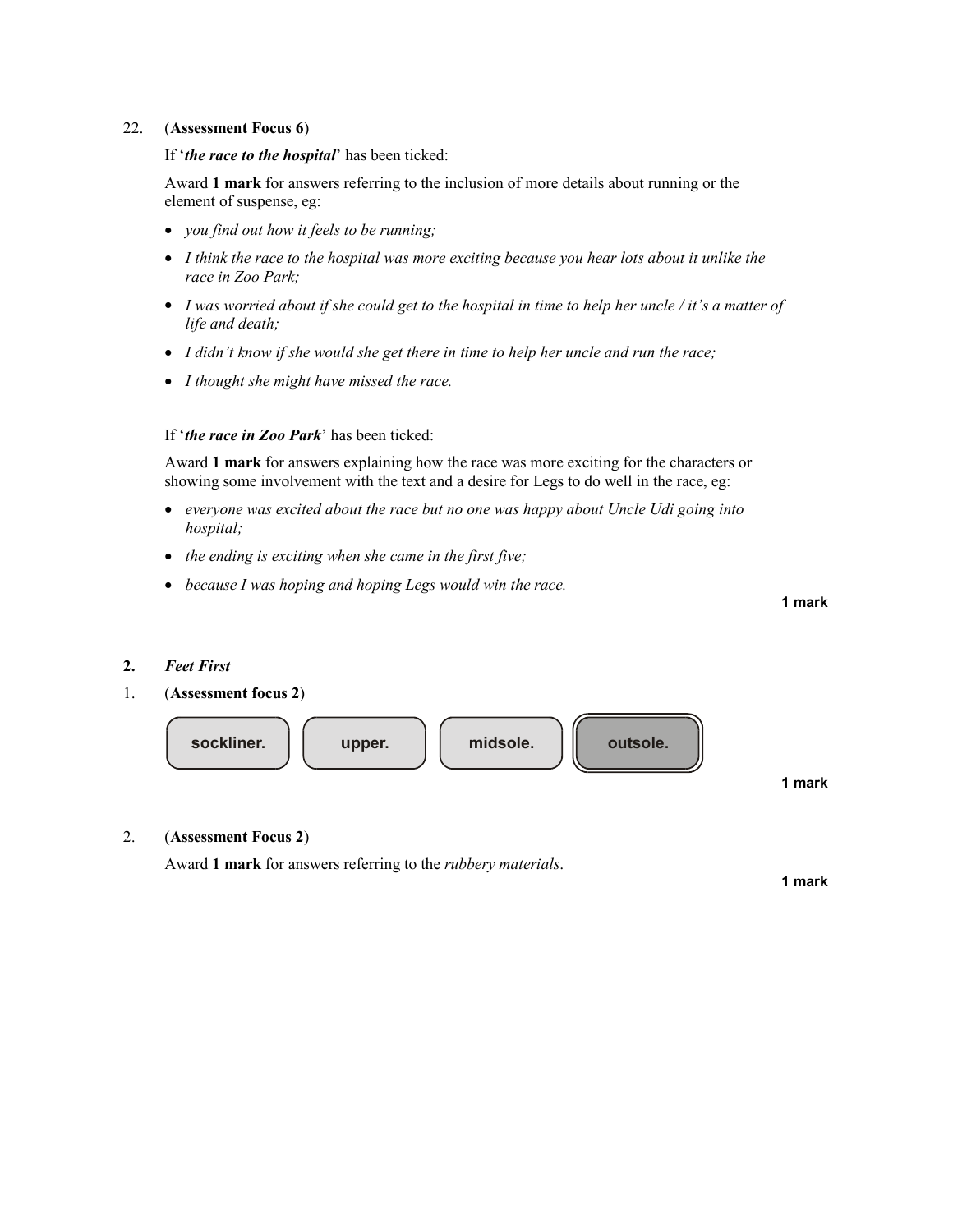## 3. (Assessment Focus 4)

Award 1 mark for answers referring to the separation of the different parts of the running shoe / arrows / labelling, eg:

- they're all spread out / pulled apart / split up;
- by showing you each part / level / four parts are shown;
- the shoe is labelled / arrows point to each bit.

#### Do not accept:

- they are in boxes;
- they've been made clearer.

#### 4. (Assessment Focus 2)

Award 1 mark for each of the following (up to a maximum of 2 marks):

- you should be breathing faster when you have finished warming up;
- you should be breathing normally when you have finished cooling down / breathing slows down again.

### Do not accept:

• references to the heart beating faster and slower.

# 5. (Assessment Focus 2)

Award 1 mark for 60.

### 6. (Assessment Focus 6)

Award 1 mark for referring to one of the following with an indication of authorial intent:

- it tells you why you should do it;
- *it says it's important;*
- the author says that you should replace the water when you sweat;
- it emphasises that it is important to drink / to replace sweat;
- it says to do it to keep your body safe / comfortable;
- by using the word 'always';
- he has put a big picture.

up to 2 marks

1 mark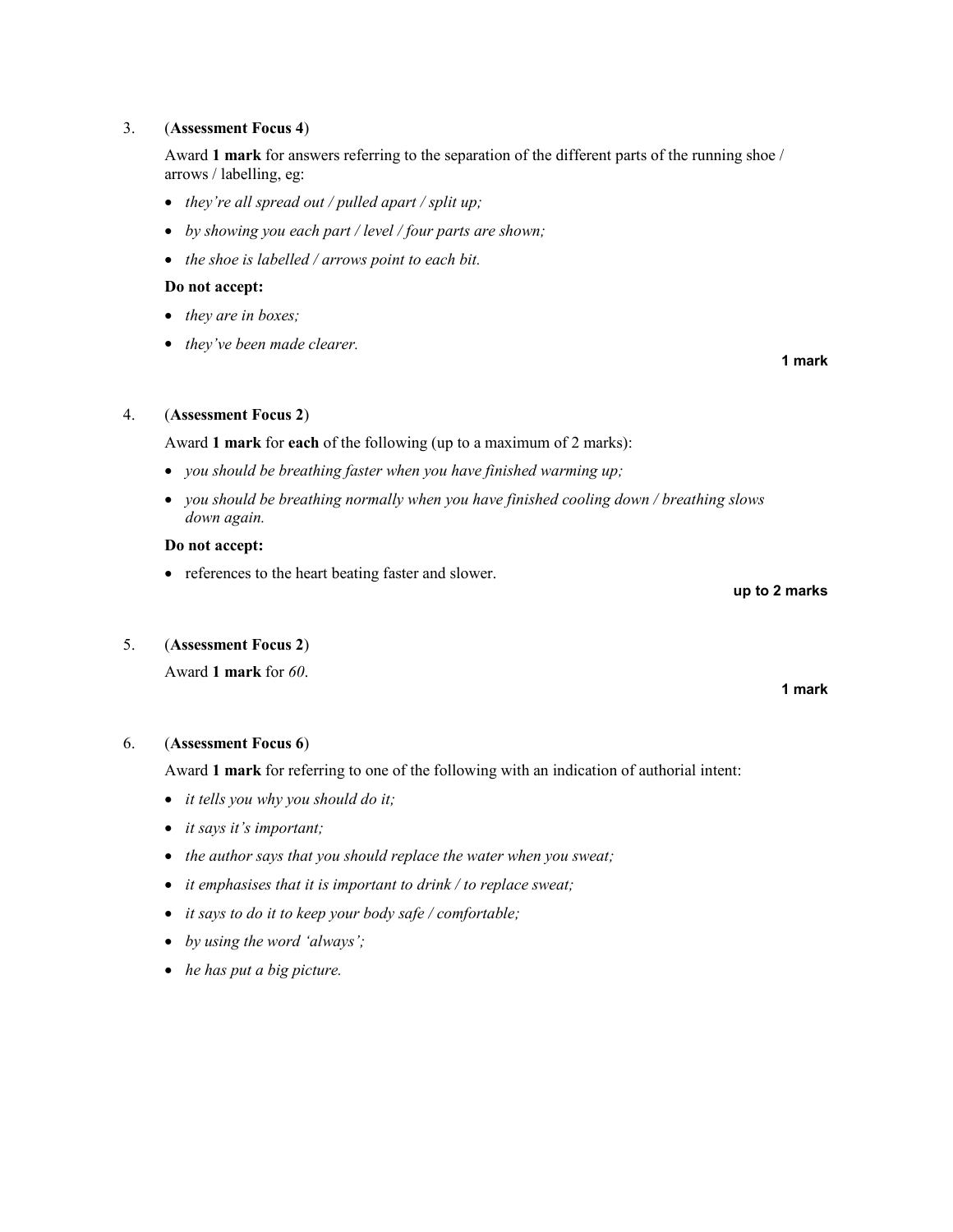Accept references to 'dehydration' if used to mean 'lose water when you sweat' and the rest of the answer is acceptable.

#### Do not accept:

any of the above reasons given without an indication of authorial intent, eg:

• you should replace water when you sweat.

 any answers, with or without an indication of authorial intent, unrelated to the effect of drinking water or answers not evident in the text, eg:

- by warning you that you'll get dizzy;
- *vou will get dizzy, sick or tired;*
- it says what will happen if you don't drink water.

### 7. (Assessment Focus 3)

Award 1 mark for any of the following:

- your muscles will hurt / you will injure yourself;
- vou will feel dizzy / sick / tired.

#### Do not accept:

- you will pull a muscle;
- don't train when you're sick.

#### 8. (Assessment Focus 2)

Award 1 mark for answers that refer to the body making chemicals (endorphins) which go to your brain and make you feel good.

#### 9. (Assessment Focus 4)

Award 1 mark for referring to the linking of specific information with specific parts of the body, eg:

- to show what part of the body it is talking about / it means they are explaining;
- to show where things are / where body parts are;
- to show you where exercising helps;
- to show you what each part of the text is talking about.

1 mark

1 mark

#### 1 mark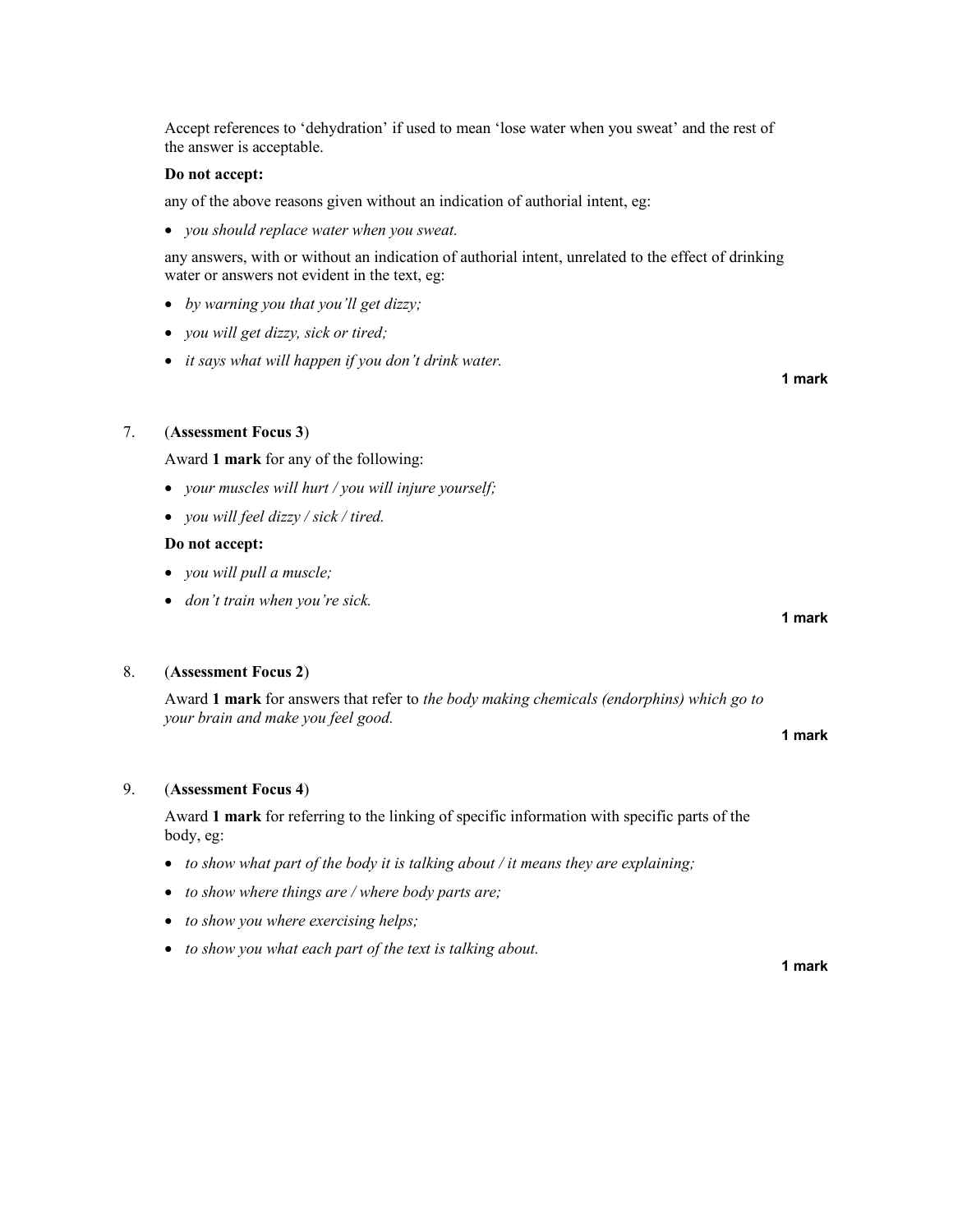# 10. (Assessment Focus 2)

Award 1 mark for each of the following facts from the leaflet (up to a maximum of 2 marks):

- warms your muscles up;
- makes them stretchy / they tear less easily;
- blood carries oxygen to the muscles;
- they hurt if you exercise too much;
- makes them stronger;
- keeps them working well;
- helps you fight off illness and disease;
- they work harder;
- your heart and muscles work well.

# Do not accept:

- so they get healthy / fit / flexible / supple;
- you will get bigger muscles;
- *it makes bones strong / helps your bones grow;*
- it makes you stronger;
- they hurt (without clarification).

up to 2 marks